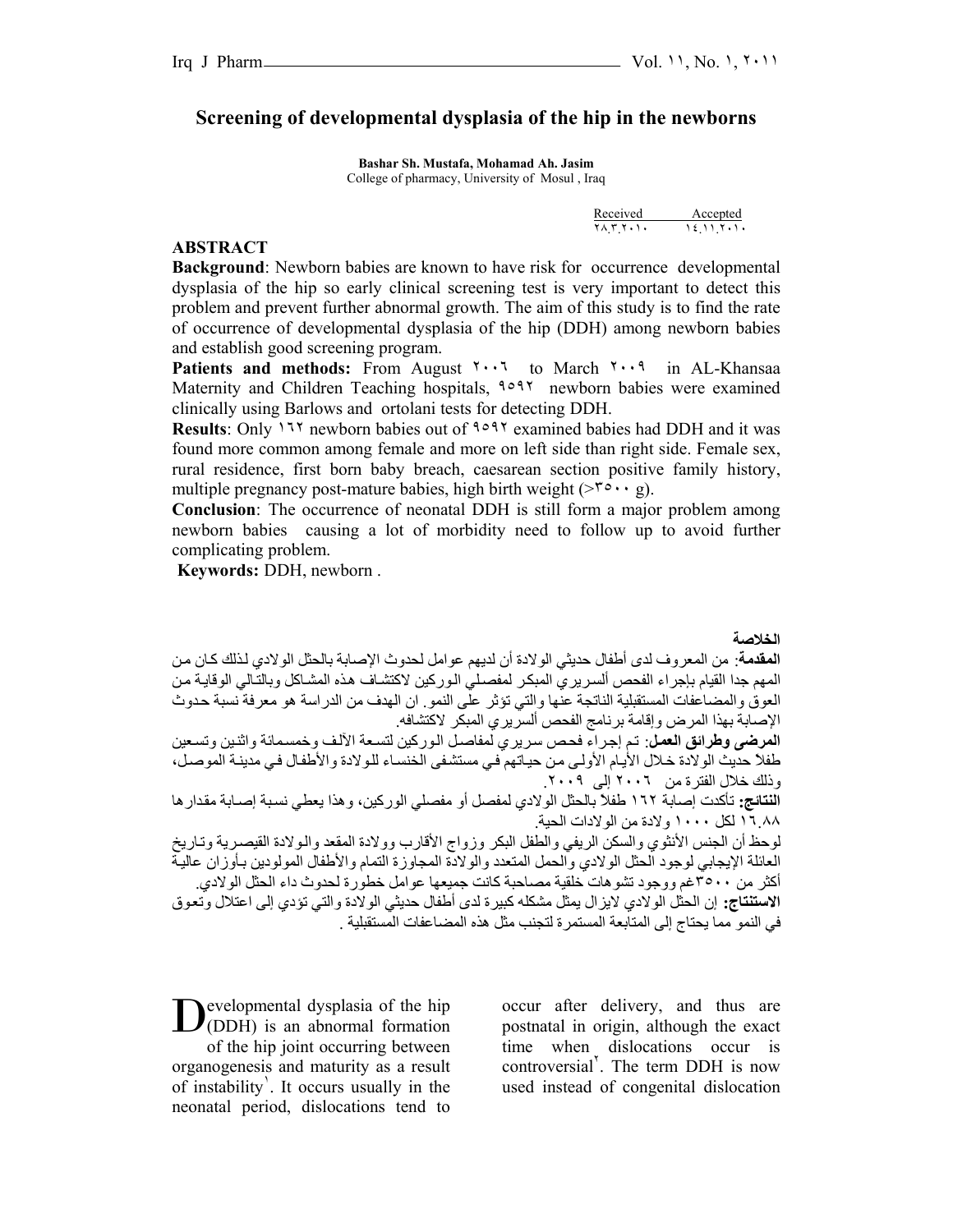of hip  $(CDH)^{r}$ , since they are not truly congenital in origin**.**

Developmental dysplasia of the hip is classified into two major groups:

Typical in a neurologically normal infant

Teratologic in which there is an underlying neuromuscular disorder, such as myelodysplasia, arthrogryposis multiplex congenita or a syndrome  $complex^{\dagger}$ .

Teratologic dislocation occurs in utero and is therefore congenital, in which the hip is fixed in the dislocated position at birth <sup>2</sup>.

A typical dislocation occurs in an otherwise healthy infant and may occur in utero, at birth or after birth $\degree$ .

Developmental dysplasia of the hip includes hips that are unstable, malformed, sublaxated or dislocated.

In ١٩٢٠s, an extensive programme of early diagnosis and treatment of DDH done, while in ١٩٥٦ an extensive neonatal hip surveys were begun in USA, Sweden and Britain. Very early diagnosis in these centres has resulted in simple, safe and effective treatment, and led to excellent results $\cdot$ .

The causes of DDH are multifactorial, which include genetic factors, physiological, mechanical, postnatal factors and other risk  $\Delta$  factors.

### **Clinical screening**

The purpose of screening programs is to diagnose dislocation at early age when treatment is easy and the prognosis is excellent<sup> $\check{y}$ </sup>, also to prevent pain, limitation of function and

disability due to dislocated or subluxated hips<sup> $\alpha$ </sup>.

 Ortolani/Barlow's maneuvers are the only currently acceptable nontraumatic procedures which do not unduly expose all children to routine irradiation<sup>1</sup>. The Ortolani / Barlow's tests are  $1 \cdot \frac{9}{6}$  specific but only  $7 \cdot \frac{9}{6}$ sensitive in expert hands<sup>1</sup>.

### **Patients and methods**

Nine thousand five hundred and ninety two newborn babies out of were examined clinically (in patients) for the presence of any sign of DDH in Al-Khansaa Maternity and Children Teaching Hospitals during the period from the 1st of August  $1 \cdot 1$  to the March ۲۰۰۹.

Detailed information were taken from their mothers or any near relative including:

- ١. General information: Sex, date of birth, residence, age.
- ٢. Maternal information: Mother's age, birth order, parental consanguinity, intrauterine presentation and type of delivery.
- ٣. Family history of DDH.
- ٤. Neonatal information: Multiple pregnancy, gestational age and birth weight.
- ٥. Presence of other congenital anomalies.
- ٦. Presence of asymmetry in skin thigh creases and inguinal skin folds.

All these examined cases came from Mosul city and its vicinity.

 Teratological and neuromuscular cases were excluded.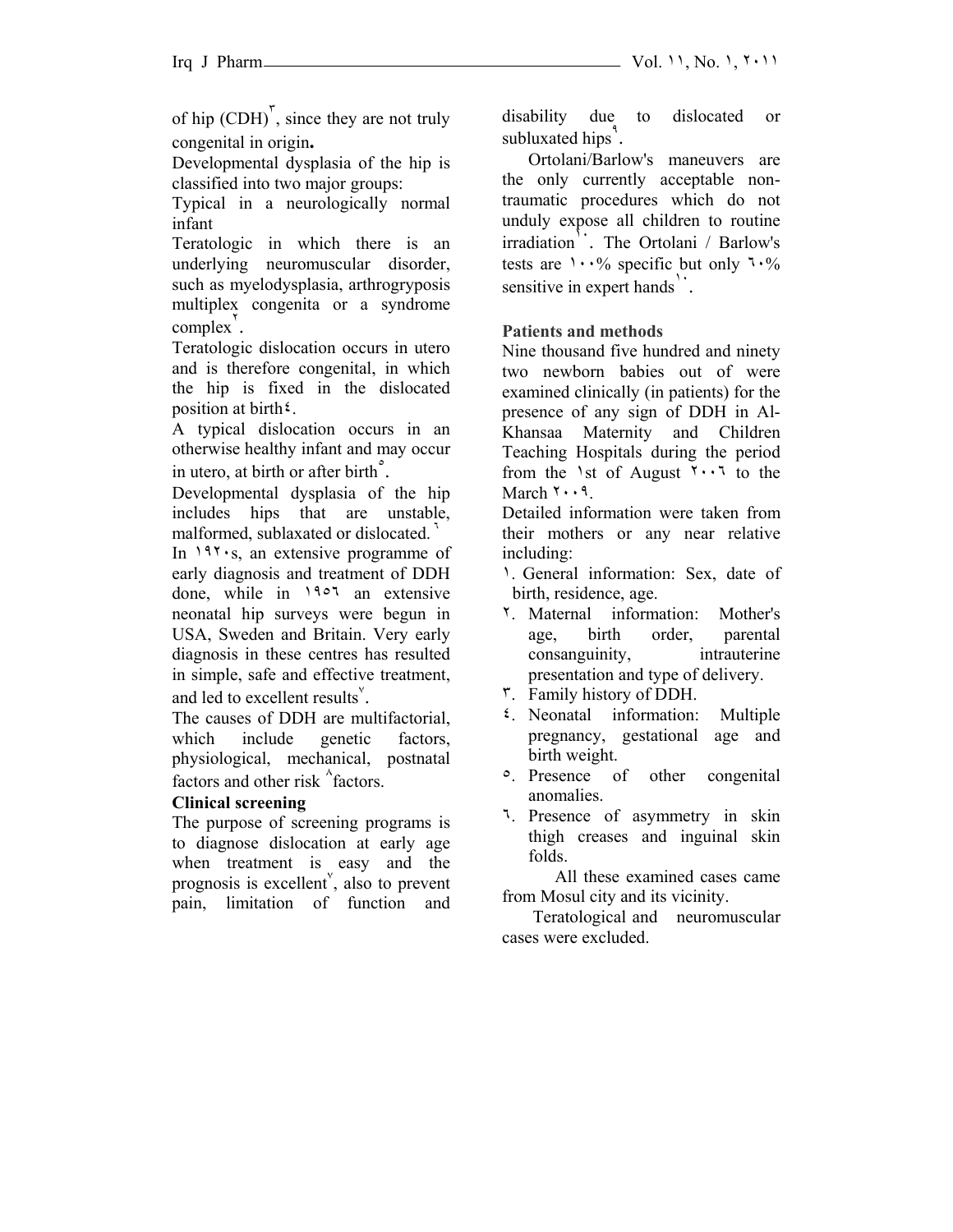

Figure 1. Ortolani test

The clinical examination consisted of the following maneuver: Ortolani (reduction) test: to detect dislocated hip, with the newborn relaxed and content on a firm surface the hips and knees are flexed to  $1.0$ , the hips are examined once at a time, then grasping the newborn thigh with the middle finger over the greater trochanter and lifts the thigh to bring the femoral head from its dislocated posterior position to reducing the femoral head into the acetabulum. In a positive finding, examiner senses

reduction by a palpable and nearly audible clunk (Figure ١).

 Barlow (dislocation) test: to detect dislocatable hips.

This test was also carried as the following:

After placing the baby on his/her back with the leg pointing towards the examiner, the hips are flexed to a right angle and the knees are fully flexed. The finger applied to the greater trochanter and the thumb of each hand is applied to the inner side of the thigh opposite to the position of the lesser trochanter as shown in (Figure  $\lambda$ ). Then the newborn thigh is adducted with a gentle downward pressure (posterior force). If the hip is dislocatable this usually readily felt as femoral head slips out of the acetabulum. After release of posterior pressure the hip will usually relocate spontaneously.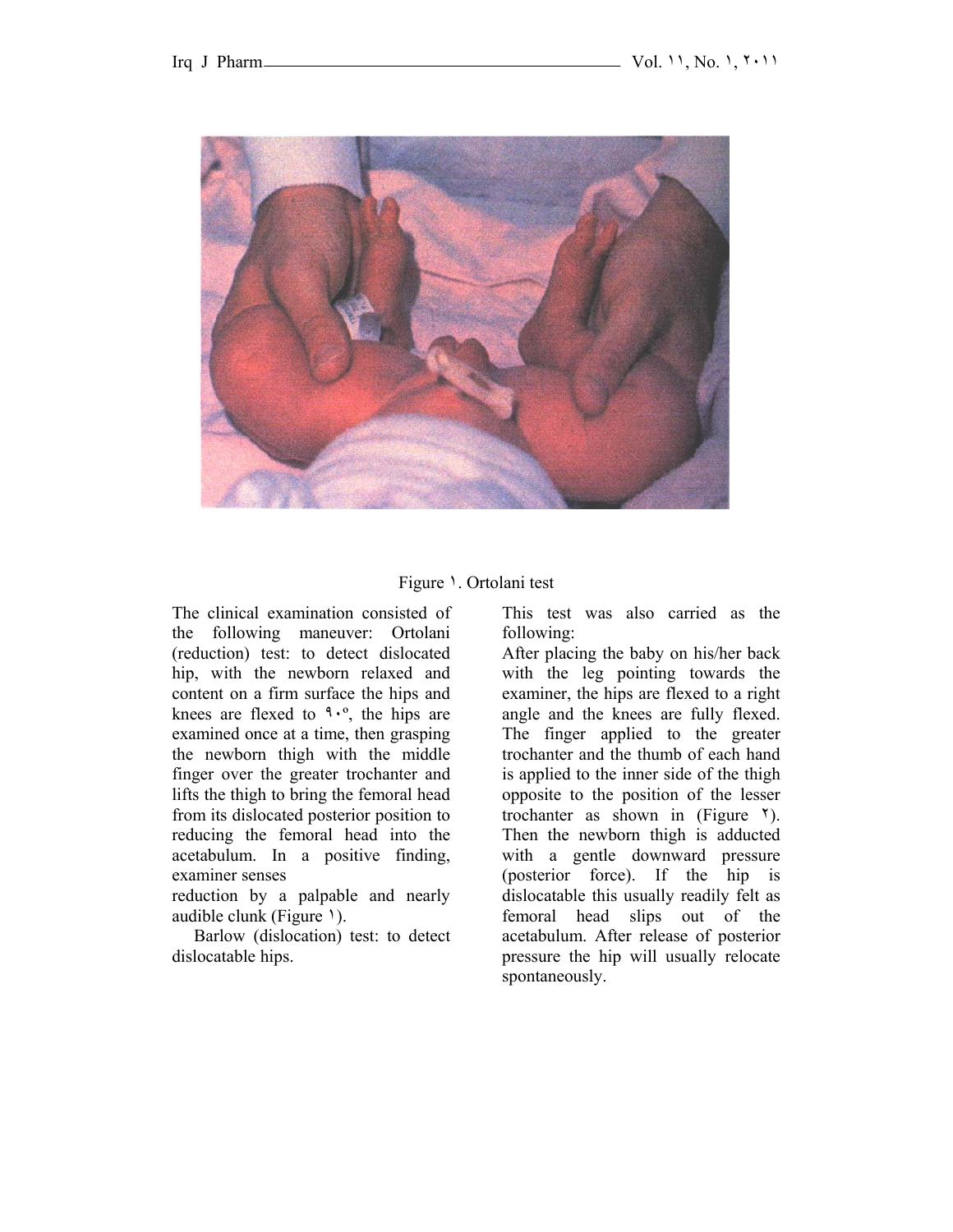

Figure <sup>1</sup>. Barlow's test<sup>11</sup>

The results were analyzed statistically by using Chi-square  $(χ<sup>γ</sup>)$  test, Odd's ratio and Confidence Interval (C.I.) for the Odd's ratio. P value less than ٠.٠٥ was considered significant.

### **Results**

One hundred and sixty two newborn babies out of the examined ٩٥٩٢ proved to have DDH in one or both hip joints during the first few hours after birth forming a rate of  $17.9/1 \cdots$  live births.

| Sex    |     | Cases |     | Control              |
|--------|-----|-------|-----|----------------------|
|        | No. | $\%$  | No. | $\%$                 |
| Female | ۲۲  | ٧٥    | 107 |                      |
| Male   | ء ج | ه ۲   | ۱٦۸ | $\circ$              |
| Total  | ٦٢  | ۰۰۱   | ۲۲٤ | $\ddot{\phantom{1}}$ |

Table 1. Sex distribution of neonatal DDH cases and control

 $\chi'$  = ٣٢.٥, df = 1, P  $\leq$   $\cdot$   $\cdot$   $\cdot$   $\cdot$   $\cdot$   $\sqrt{OR}$  =  $\sqrt{r}$ ,  $\overline{C}$ ,  $I$  =  $\sqrt{r}$ ,  $1$  =  $\sqrt{r}$ ,  $\sqrt{3}$ 

P-Value is signifigant.

Table  $\lambda$  shows that the majority of the cases were female ( $\sqrt{°}$ ) with a female to male ratio of ٣:١.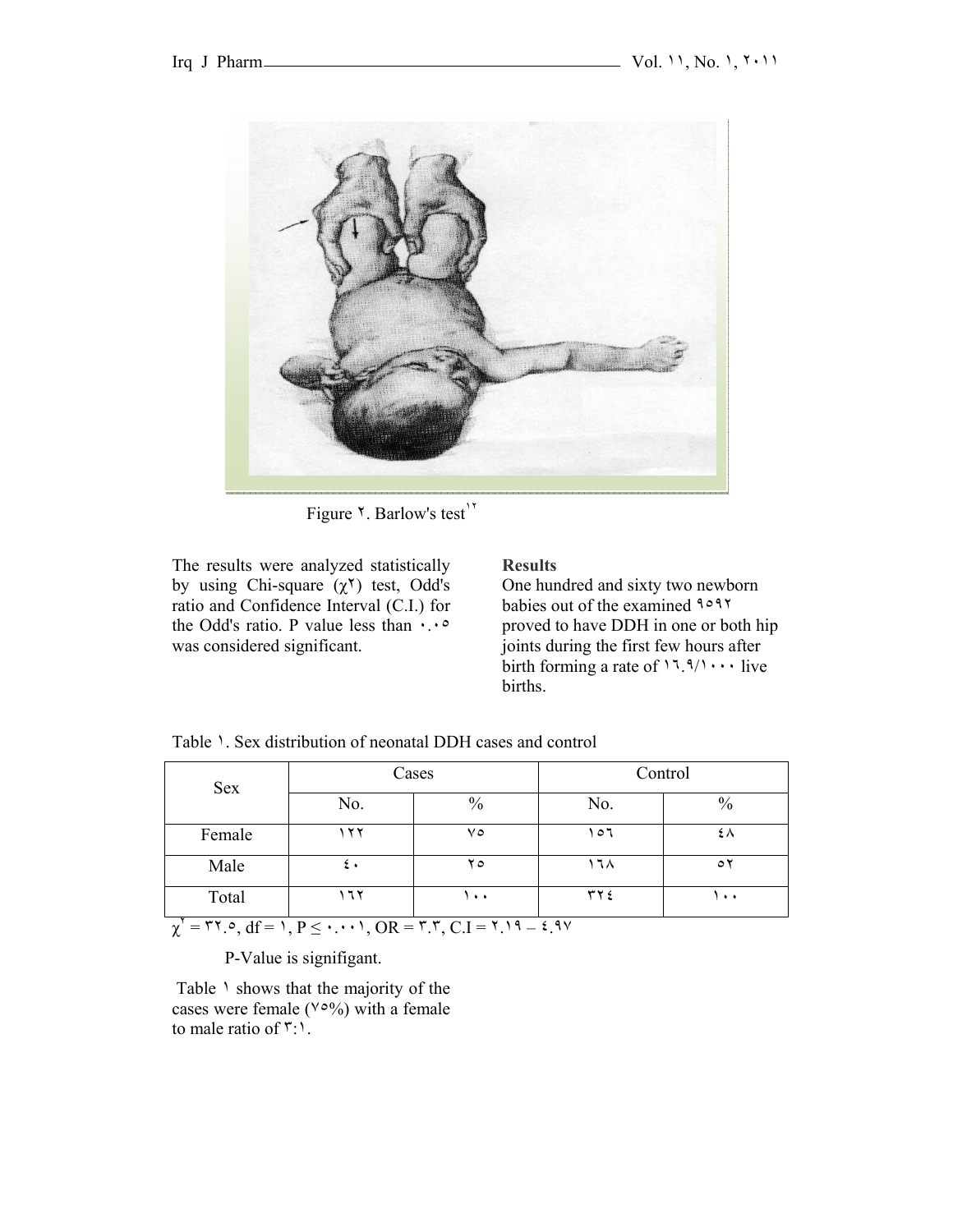| Residence |                                                                               | Cases                |            | Control              |
|-----------|-------------------------------------------------------------------------------|----------------------|------------|----------------------|
|           | $\frac{0}{0}$<br>No.                                                          |                      | No.        | $\%$                 |
| Rural     | ٥٦                                                                            | ٣٥                   | ٦٤         |                      |
| Urban     | ٦.٦                                                                           | ٦٥                   | ۲٦.        |                      |
| Total     | ۶۲ ک                                                                          | $\ddot{\phantom{1}}$ | <b>٣٢٤</b> | $\ddot{\phantom{1}}$ |
|           | $T = 11.9, df = 1, P \le \cdot \cdot \cdot 1, OR = 11, C.I = 1.5 \cdot -1.17$ |                      |            |                      |

Table <sup>Y</sup>. Residence of neonatal DDH cases and control

Table <sup> $\tau$ </sup> shows that a highly significant difference between cases and control in their residence (P value  $\leq \cdot \cdot \cdot \cdot$ ) were a good number of patients came from rural areas  $(OR = 1)$ .

|  |  |  |  | Table <sup>r</sup> . Distribution of neonatal DDH cases and control according to birth order |
|--|--|--|--|----------------------------------------------------------------------------------------------|
|--|--|--|--|----------------------------------------------------------------------------------------------|

| <b>Birth</b> |               | Cases |     | Control | P- value | <b>OR</b>                     | C.I of OR     |
|--------------|---------------|-------|-----|---------|----------|-------------------------------|---------------|
| order        | No.           | $\%$  | No. | $\%$    |          |                               |               |
|              | ٥٧            | ە۳    | ٦٢  | ۱۹      | $\leq$   | $\mathbf{y} \cdot \mathbf{r}$ | $1.01 - 1.04$ |
|              | ٣.            | ۱۸.۰  | ٤٦  | ع ۱     | N.S      | 1.5                           | $.47 - 1.9V$  |
| $\geq$ ۳     | ۷٥            | 270   | ۲۱٦ | ٦٧      | $\leq$   | $\cdot$ $55$                  | $.79 - .77$   |
| Total        | ۲ ۲ ۱         | ۱۰۰   | ۲۲٤ | ۰۰ ۱    |          |                               |               |
|              | $\sim$ $\sim$ | .     |     |         |          |                               |               |

 $\overline{\text{Overall }\chi}^r = \text{Y} \cdot \text{Y} \cdot \text{Y} \cdot \text{G} \cdot \text{G} \cdot \text{G} \cdot \text{G} \cdot \text{G} \cdot \text{G} \cdot \text{G} \cdot \text{G}$ 

From Table  $\tilde{r}$ , it is clear that the first born baby is affected more than the subsequent babies with a highly significant difference (P- value  $\leq \cdot \cdot \cdot \cdot$ ) and OR =  $\gamma \cdot$  for the first born baby).

Table ٤. Parental consanguinity in neonatal DDH cases and control

| Parental      | Cases |           |           | Control                     |
|---------------|-------|-----------|-----------|-----------------------------|
| consanguinity | No.   | $\%$      | No.       | $\%$                        |
| Present       |       | $\circ$ . | $\circ$ . | 575                         |
| Absent        |       | $\circ$ . | ١٧٤       | $\circ$ $\mathsf{r}$ $\vee$ |
| Total         | ٦٢    | $\bullet$ | ۲۲٤       | $\ddot{\phantom{1}}$        |

 $\chi^{\vee} = \cdot \cdot \circ \mathfrak{a}, \, df = \iota, \, P = \cdot \cdot \cdot \circ \iota, \, OR = \iota \cdot \iota, \, CL = \iota \cdot \iota \cdot \iota - \iota \cdot \iota \cdot \iota$ 

Ttable  $\epsilon$  shows that consanguineous marriage is a risk for the occurrence of DDH (OR =  $1.17$ ) although there is no

significant difference between cases and control in the frequency of parental consanguinity.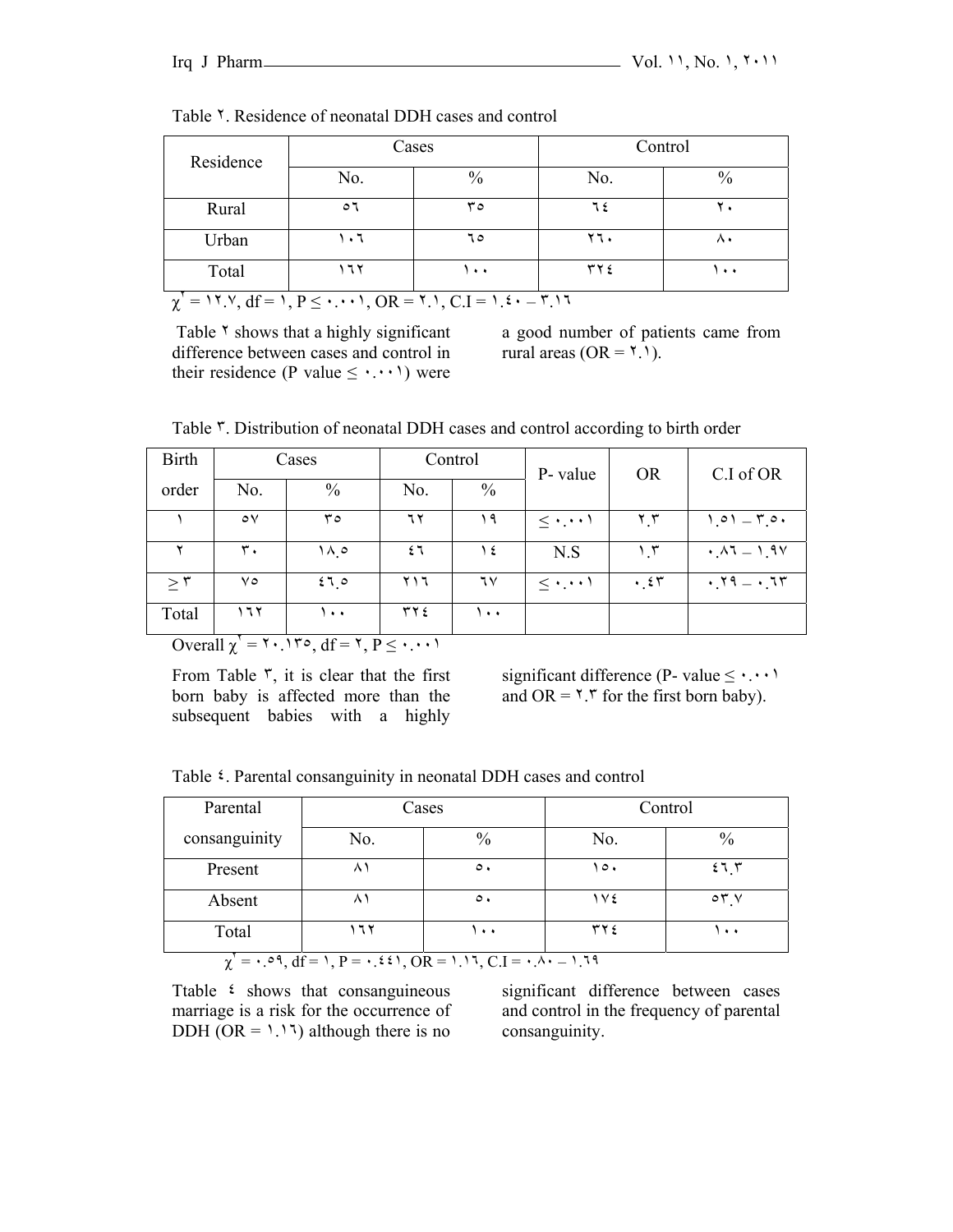| Intrauterine | Cases |                      | Control     |                      |  |
|--------------|-------|----------------------|-------------|----------------------|--|
| presentation | No.   | $\%$                 | No.         |                      |  |
| Breech       | ٣     |                      | ۰           | ٣v                   |  |
| Non-breech   | ۱٤۹   | ۹ ۲                  | ۳۱۲         | ۹٦ ٣                 |  |
| Total        | ٦٢    | $\ddot{\phantom{1}}$ | $\tau \tau$ | $\ddot{\phantom{1}}$ |  |

Table  $\circ$ . Intrauterine presentation of neonatal DDH cases and control

 $\chi^{\mathsf{T}} = \mathsf{\epsilon} \cdot \mathsf{N}^{\mathsf{T}}, \, \mathrm{d} \mathsf{f} = \mathsf{N}, \, \mathrm{P} = \cdot \cdot \cdot \mathsf{\epsilon}, \, \mathrm{OR} = \mathsf{N} \cdot \mathsf{N}, \, \mathrm{C} \cdot \mathrm{I} = \mathsf{N} \cdot \mathsf{N} = \mathsf{\epsilon} \cdot \mathsf{N} \cdot \mathsf{S}$ 

Table  $\circ$  shows that breech presentation is a risk factor with a significant

difference (P-value =  $\cdot \cdot \cdot$   $\cdot$  OR =  $\cdot \cdot \cdot$ ) between cases and control.

| Table 7. Type of delivery of neonatal DDH cases and control |  |
|-------------------------------------------------------------|--|
|-------------------------------------------------------------|--|

| Type of delivery  |     | Cases                |     | Control              |
|-------------------|-----|----------------------|-----|----------------------|
|                   | No. | $\%$                 | No. | $\frac{0}{0}$        |
| Caesarean section |     |                      |     |                      |
| Vaginal delivery  | س   |                      | ۲۸۲ |                      |
| Total             |     | $\ddot{\phantom{1}}$ | ۳۲۶ | $\ddot{\phantom{1}}$ |

 $\chi' = \text{r}$ ,  $\text{r} = 1$ ,  $\text{r} = 1$ ,  $\text{r} = 1$ ,  $\text{r} = 1$ ,  $\text{r} = 1$ ,  $\text{r} = 1$ ,  $\text{r} = 1$ ,  $\text{r} = 1$ ,  $\text{r} = 1$ ,  $\text{r} = 1$ ,  $\text{r} = 1$ ,  $\text{r} = 1$ ,  $\text{r} = 1$ ,  $\text{r} = 1$ ,  $\text{r} = 1$ ,  $\text{r} = 1$ ,  $\text{r} = 1$ ,  $\text{$ 

Table <sup>1</sup> shows no significant difference between cases and control,

while the OR seems to be operational in the causation of DDH ( $OR = 1.7$ ).

| Family history                 |                          | Cases                                     | Control                       |                      |  |
|--------------------------------|--------------------------|-------------------------------------------|-------------------------------|----------------------|--|
|                                | No.                      | $\frac{0}{0}$                             | No.                           |                      |  |
| Present                        | ٤٣                       | ۲٦                                        | ۲٠                            |                      |  |
| Absent                         | ۹ (                      |                                           | $\mathbf{r} \cdot \mathbf{r}$ |                      |  |
| Total                          | ۲ ۲                      | $\ddot{\phantom{1}}$                      | ۲۲٤                           | $\ddot{\phantom{1}}$ |  |
| $W \triangleq W \triangleq 10$ | $\sqrt{2}$<br>$\sqrt{2}$ | ں س<br>$\sim$ $\sim$ $\sim$ $\sim$ $\sim$ | $\circ$ $\circ$               |                      |  |

Table ٧. Family history of neonatal DDH cases and control

χ ٢ = ٣٩.٧, df = ١, P ≤ ٠.٠٠١, OR = ٥.٤, C.I = ٣.٢٠ – ٩.١٢

Table  $\vee$  shows that  $\vee$  7% of cases had a family history of DDH compared to ٦% of the control group

with a highly significant difference (P  $\leq$   $\cdot$  .  $\cdot$   $\cdot$   $\cdot$   $\leq$   $\cdot$   $\leq$   $\cdot$   $\leq$   $\cdot$   $\leq$   $\cdot$   $\leq$   $\cdot$   $\leq$   $\cdot$   $\leq$   $\cdot$   $\leq$   $\cdot$   $\leq$   $\cdot$   $\leq$   $\cdot$   $\leq$   $\cdot$   $\leq$   $\cdot$   $\leq$   $\cdot$   $\leq$   $\cdot$   $\leq$   $\cdot$   $\leq$   $\cdot$   $\leq$   $\cdot$   $\leq$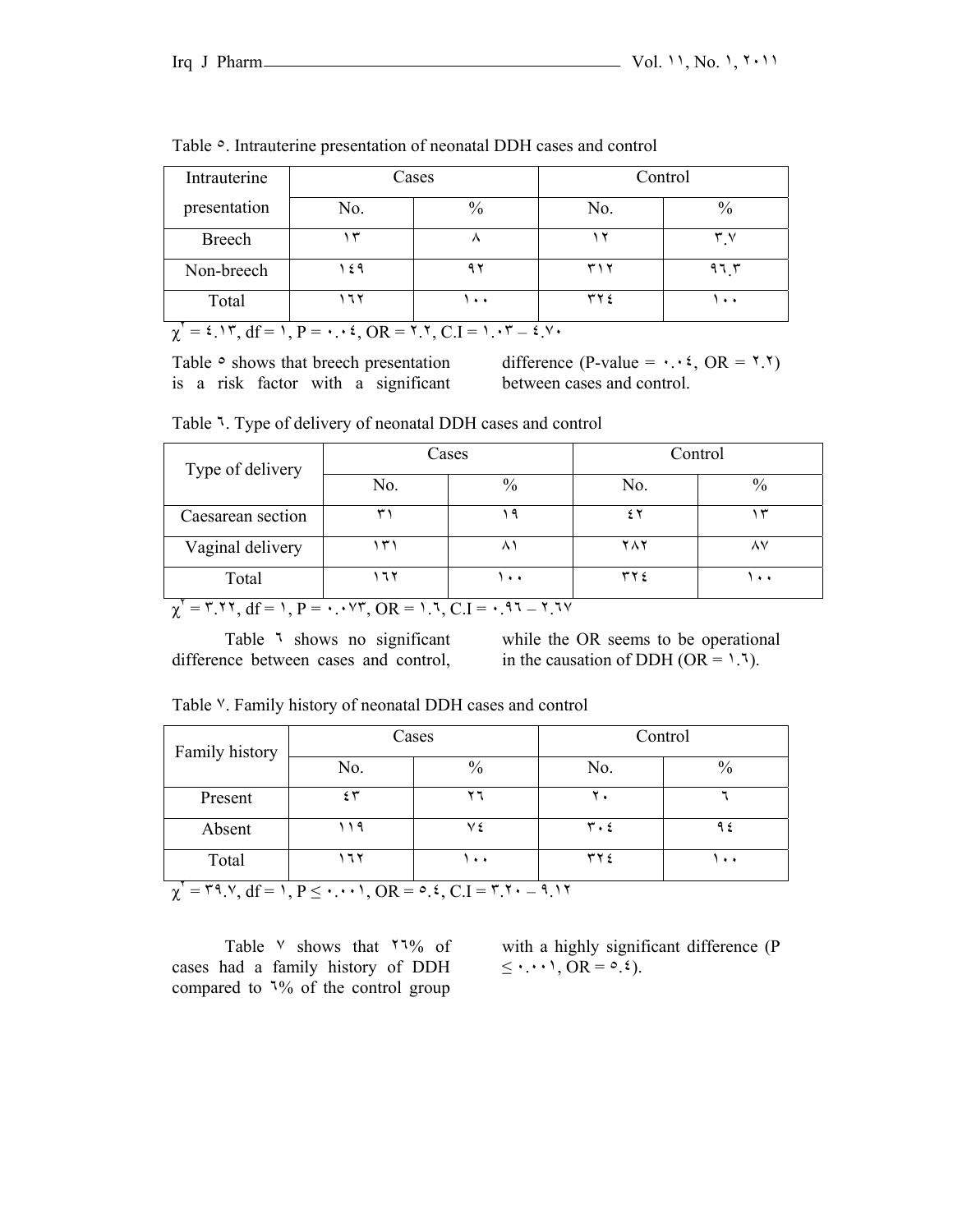| Multiple  | Cases                                                                                            |                     | Control |      |  |  |
|-----------|--------------------------------------------------------------------------------------------------|---------------------|---------|------|--|--|
| pregnancy | No.                                                                                              | $\frac{0}{0}$       | No.     | $\%$ |  |  |
| Present   |                                                                                                  | $\circ$ $\circ$     |         |      |  |  |
| Absent    | ۶۳ ه                                                                                             | ه ۹٤                | ۳۲۲     | ११ ६ |  |  |
| Total     | ۲ ۲ ۱                                                                                            | $\bullet$ $\bullet$ | ۲۲٤     | ۰.۱  |  |  |
|           | $\chi' = 11.9 \cdot 7$ , $df = 1$ , $P = \cdot \cdot \cdot 1$ , $OR = 7.1$ , $C.I = 1.77 - 0.19$ |                     |         |      |  |  |

Table  $\wedge$ . The association of multiple pregnancy with DDH

Table  $\land$  shows that multiple pregnancy is a risk factor for the occurrence of

DDH( $P = \cdot \cdot \cdot \cdot$ ), OR =  $\cdot \cdot \cdot$ ).

| Table 9. Distribution of neonatal DDH cases and control according to the gestational |  |  |  |  |
|--------------------------------------------------------------------------------------|--|--|--|--|
|                                                                                      |  |  |  |  |

|             | age       |                               |           |                     |          |                      |                                                  |
|-------------|-----------|-------------------------------|-----------|---------------------|----------|----------------------|--------------------------------------------------|
| Gestational | Cases     |                               | Control   |                     | P- value | <b>OR</b>            | C.I                                              |
| age         | No.       | $\%$                          | No.       | $\%$                |          |                      |                                                  |
| Full-term   | $\circ$ { | ۹٥                            | ۳۰٦       | 956                 | N.S      | ۱ . ۱                | $.0V - 1.1Y$                                     |
| Pre-term    | ₩         | ۸ ۱                           | $\lambda$ | 2.5                 | N.S      | $\cdot$ , $\epsilon$ | $-1.50$<br>$\cdot$ ) )                           |
| Post-term   | $\circ$   | $\mathbf{r} \cdot \mathbf{r}$ |           | , 5                 | N.S      | $\mathbf{Y}$ $\circ$ | $\cdot$ $\vee$ $\cdot$ $\wedge$ $\wedge$ $\cdot$ |
| Total       | ۲ ۲ ۱     | $\bullet$ $\bullet$           | ۲۲٤       | $\bullet$ $\bullet$ |          |                      |                                                  |

Overall  $\chi' = \Upsilon \wedge A$ , df =  $\Upsilon$ ,  $P = \cdot A$  \cdots \cdots \cdots \cdots \cdots \cdots \cdots \cdots \cdots \cdots \cdots \cdots \cdots \cdots \cdots \cdots \cdots \cdots \cdots \cdots \cdots \cdots \cdots \cdots \cdots \cd

Table <sup>9</sup> shows no significant difference in the gestational age of DDH cases and control, but there is additional risk for post-term newborn to have DDH than that of preterm  $(OR = \Upsilon. \circ).$ 

Table  $\cdot \cdot$ . Distribution of neonatal DDH cases and control according to birth weight

| Birth weight (gram)             | Cases | Control                | P- value     | <b>OR</b>         |                 | C.l              |                                                                  |
|---------------------------------|-------|------------------------|--------------|-------------------|-----------------|------------------|------------------------------------------------------------------|
|                                 | No.   | $\%$                   | No.          | $\%$              |                 |                  |                                                                  |
| $\langle \cdot, \cdot \rangle$  |       | $\mathbf{r} \times$    | ۱٦           | 2.9               | N.S             | $\cdot$ , $\vee$ | $\cdot$ , $\uparrow \uparrow$ $ \uparrow$ , $\uparrow \vee$      |
| $\gamma$ o $\Gamma$ o           | ۹٦    | 09.7                   | ۲٦۸          | $\lambda$ Y $\mu$ | $\leq$          | ۰۳               | $\cdot$ $\cdot$ $ \cdot$ $\cdot$ $\cdot$ $\cdot$ $\cdot$ $\cdot$ |
| $>$ $\mathsf{r}\circ\cdot\cdot$ | ٦.    | $\mathsf{r}\mathsf{v}$ | $\epsilon$ . | ٤ ۲۱ ۱            | $\leq$ $\cdots$ | 2.7              | <u> Y V • — J 0 ٤</u>                                            |
| Total                           | 177   | $\bullet$ $\bullet$    | ۲۲٤          | $\bullet$         |                 |                  |                                                                  |

Overall  $\chi^{\mathsf{v}} = \mathfrak{e} \cdot \mathfrak{e} \cdot \mathfrak{e} \cdot \mathfrak{f} = \mathfrak{e} \cdot \mathfrak{e} \cdot \mathfrak{e} \cdot \mathfrak{e} \cdot \mathfrak{f}$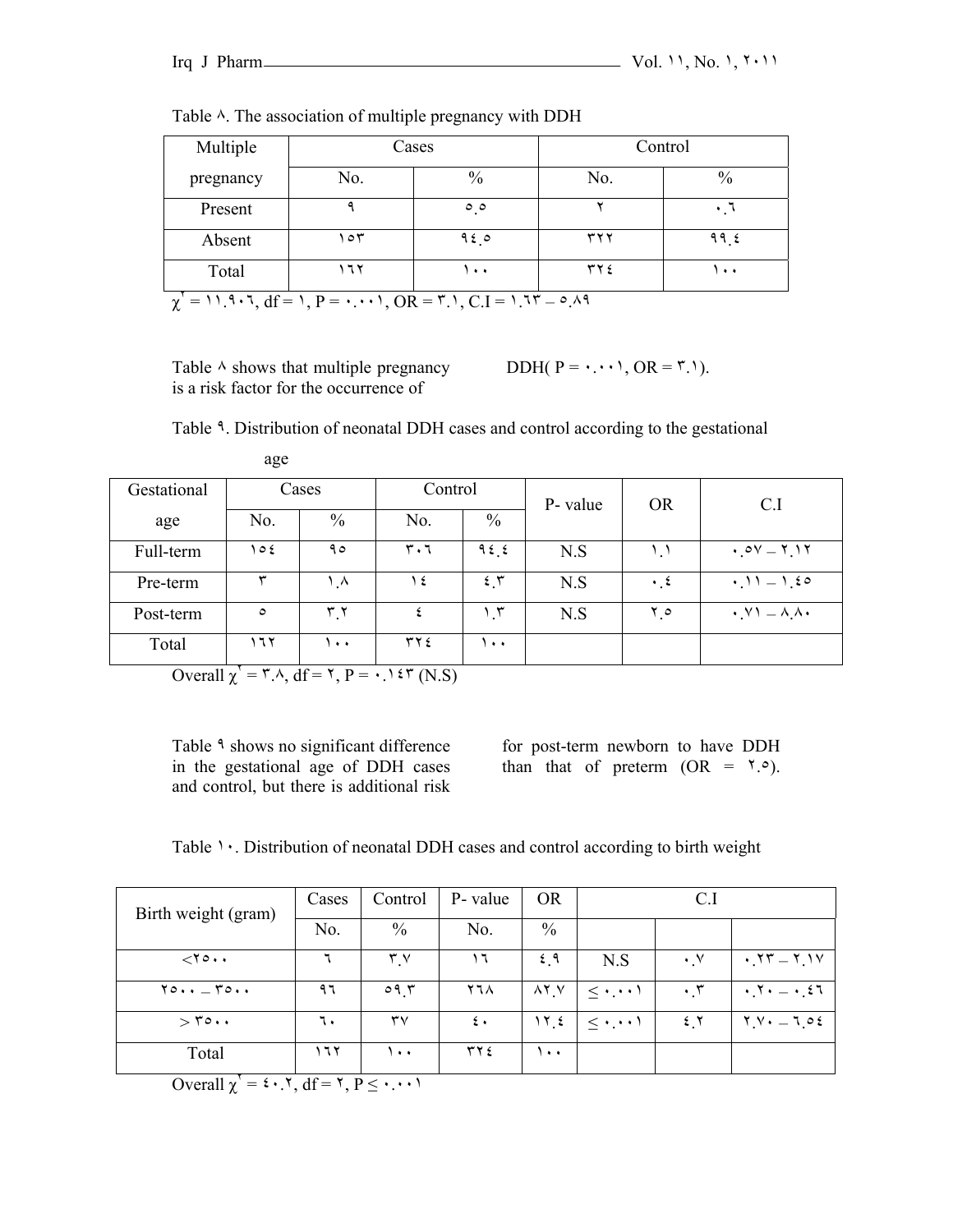Table 1 reveals that higher birth weight of the baby is effective in the

causation of DDH ( P-Value  $\leq$ ٠.٠٠١).

| comuoi     |       |                     |               |                      |  |
|------------|-------|---------------------|---------------|----------------------|--|
| Associated | Cases |                     | Control       |                      |  |
| anomalies  | No.   | $\frac{0}{0}$       | No.           | $\frac{0}{0}$        |  |
| Present    | ه ۱   | ۹ $\mathsf{r}$      |               |                      |  |
| Absent     | ۱٤٧   | $9 \cdot \Lambda$   | ٣٢.           | 9 A A                |  |
| Total      | ۶۲.   | $\bullet$ $\bullet$ | $\tau \tau$ { | $\ddot{\phantom{1}}$ |  |

|         | Table 11. The association of congenital anomalies with neonatal DDH cases and |
|---------|-------------------------------------------------------------------------------|
| control |                                                                               |

 $\chi' = 1 \wedge \circ, df = 1, P \leq \cdot \cdot \cdot 1, OR = \wedge \cdot 1, CL = r \cdot 17 - r1 \cdot 11$ 

Table ١١ demonstrates a highly significant (P-Value  $\leq$  ..., OR = ٨.١) association between DDH and other congenital anomalies such as

congenital torticollis, metatarsus adductus, talipes calcaneovalgus and other congenital anomalies.

Table ١٢. Results of Ortolani test

| Ortolani test               |          |
|-----------------------------|----------|
| <b>Total Positive cases</b> |          |
| Total negative cases        |          |
| Total cases                 | $\cdots$ |

Table 11 shows that Ortolani test was positive in  $\mathfrak{c} \cdot \mathfrak{h}$  of cases.

Table ١٣. Results of Barlow's test

| Barlow's test               | No. |              |
|-----------------------------|-----|--------------|
| <b>Total Positive cases</b> |     |              |
| Total negative cases        |     |              |
| Total cases                 |     | $\mathbf{v}$ |

Table 1<sup>r</sup> shows that Barlow's test was positive in  $\frac{10}{1\%}$  of cases.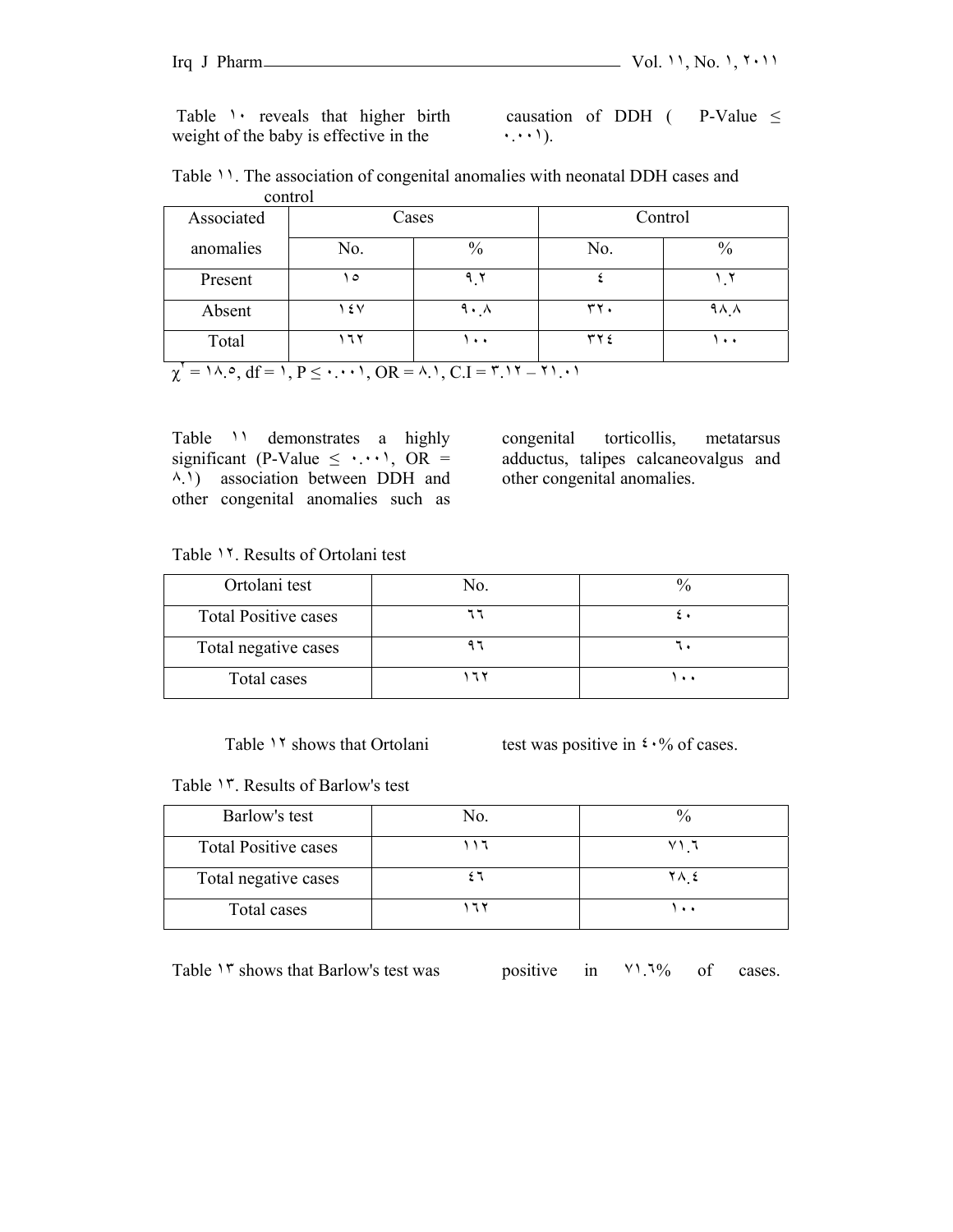| Laterality  | Cases | $\frac{0}{0}$ |
|-------------|-------|---------------|
| Left        | ٦٧    | 21.5          |
| Right       | ۳۶    | Y Y X         |
| Bilateral   | ۹ ه   | 577           |
| Total cases | ٦٢    | ۰۰۱           |

Table ١٤. The laterality distribution of neonatal DDH cases

Table 1<sup>2</sup> shows that the left hip is more commonly involved than right hip, and bilateral involvement of the hips is also common.

Table <sup>1</sup>°. Skin thigh creases for neonatal DDH cases and controls

| Skin thigh |     | Cases                | Control |      | P- value                   | <b>OR</b>                     | C.I                                                           |
|------------|-----|----------------------|---------|------|----------------------------|-------------------------------|---------------------------------------------------------------|
| creases    | No. | $\%$                 | No.     | $\%$ |                            |                               |                                                               |
| Equal      | ۱۰٦ | ٦٥                   | 207     | ٧٩   | $\leq$ $\cdot$ . $\cdot$ ) | $\cdot \cdot$                 | $\cdot$ $\mathsf{y}\mathsf{y} = \cdot$ $\mathsf{y}\mathsf{y}$ |
| Unequal    | ٤٩  | $\mathbf{r}$ .       | ۳۸      | ۱۱.۷ | $\leq$                     | $\mathbf{r} \cdot \mathbf{r}$ | $Y \cdot V = 0$ $Y1$                                          |
| Inapparent | v   | $\circ$              | ٣.      | 9.5  | $\cdot \cdot \circ \tau$   | $\cdot$ , $\epsilon$          |                                                               |
| Total      | ۱٦۲ | $\ddot{\phantom{1}}$ | ۳۲٤     | ۰۰۱  |                            |                               |                                                               |

 $\chi^{\mathsf{Y}} = \mathsf{Y} \mathsf{Y}$ ,  $\mathsf{A} \mathsf{Y}$ ,  $\mathsf{d} \mathsf{f} = \mathsf{Y}$ ,  $\mathsf{P} \leq \cdots$ 

Table 1° demonstrates that unequal skin thigh creases were more common in the cases than in the control group (P- value  $\leq \cdots$ ). Also an evident difference is observed among those with equal and inapparent creases.

Table ١٦. Inguinal skin fold for neonatal DDH cases and control

| Inguinal skin folds |           | Cases               | Control |                     |  |
|---------------------|-----------|---------------------|---------|---------------------|--|
|                     | No.       | $\frac{0}{0}$       | No.     | $\frac{0}{0}$       |  |
| Equal               | ۱۰۹       | ۲_۲۷                | ۲۹٤     | $9 \cdot y$         |  |
| Unequal             | $\circ$ ٣ | ۲۲.۸                | ٣.      | ۹۲                  |  |
| Total               | ٦٢        | $\bullet$ $\bullet$ | ۲۲٤     | $\bullet$ $\bullet$ |  |

 $\chi^{\mathsf{Y}} = \mathsf{21.1, df} = 1, P \leq \cdots$ ,  $OR = \mathsf{2.4, C.I} = \mathsf{2.14 - V.YY}$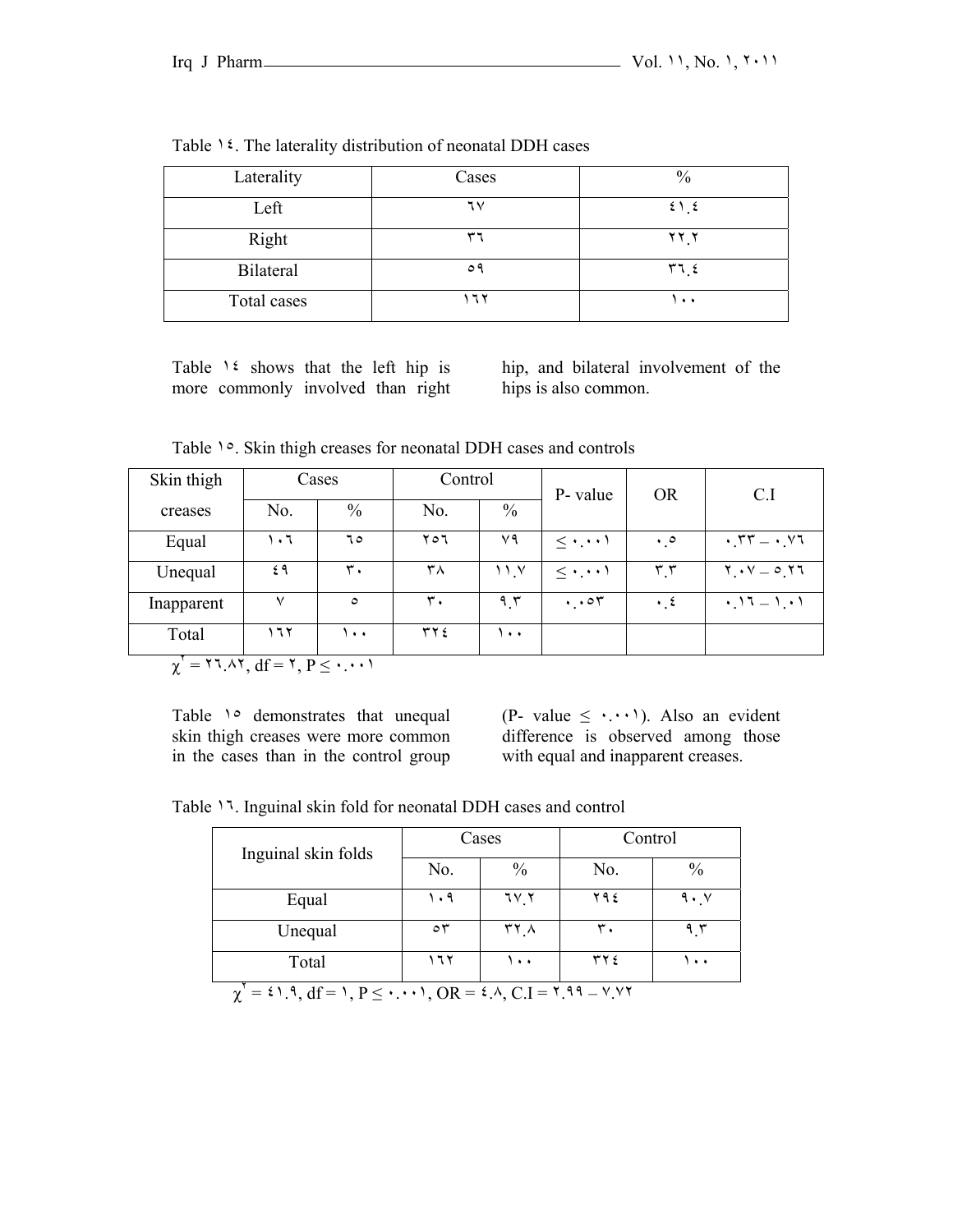Table ١٦ shows that unequal inguinal skin folds were more common in DDH cases than in the control group (Pvalue  $\leq \cdot \cdot \cdot \cdot$ ).

One hundred forty babies  $(\lambda^1, \xi^0)_0$ out of ١٦٢ came for follow-up every two weeks and at the end of one month of their age  $11 \cdot (7.1\%)$  of them, their hips were completely stabilized following our instructions of using double or triple nappies together with the avoidance of heavy wrapping and rolling bed. The other remaining  $\mathbf{\tilde{r}}$ . cases  $(14.0\%)$  were asked to come back for other follow-up for every two weeks.

# **Discussion**

In this study, the rate of occurrence of neonatal DDH was  $17.9 / 1 \cdots$  live birth, and this number are nearly similar to that reported by other studies <sup>17-16</sup>. Female sex was more affected than male sex as evident by the high  $OR = \mathcal{F} \cdot \mathcal{F}$ , which means that a female sex is an effective risk factor. Female to male ratio, in this study, was ٣:١ similar to that found by other studies $17 \frac{1}{2}$ , but Apley's  $\frac{1}{2}$  found a higher ratio  $of \vee$ :

 DDH was more common in cases who came from rural areas than in the control group, a difference of highly significant value  $(P \leq \cdots)$  with additional risk for rural residence among DDH cases  $OR = 1$ , and this is because the incidence of DDH is influenced by geographic and ethnic factors as stated by other studies <sup>١٨</sup>-<sup>٢٢</sup>, however  $AI-Kattan'$  found no additional risk for rural residence among DDH cases.

 First order baby is more prone to have DDH where the OR= $\zeta$ <sup>+</sup> in contrast to the third or more orders in the family where the OR is  $\cdot$ .<sup>2</sup>. These findings are consistent with other studies

 Parental consanguinity was not significant between the cases and control although OR of 1.1 which means that probably consanguineous marriage is a risk factor similar to that found by Al-Kattan<sup>1</sup>.

 Breech presentation was a risk factor in the causation of DDH (OR=٢.٢). These result are in agreement with other studies also found that breech presentation and positive family history were the two most common risk factors associated with DDH. Caesarean section seems to be a risk factor for DDH where OR is ١.٦ similar to that found by Al-Kattan<sup>1</sup>.

 Family history was positive in ٤٣ cases and OR was  $\circ$   $\circ$  which means a high risk factor and this is probably explained by the presence of genetic factor this in agreement with other studies showed strong family history in their studies. <sup>١٧</sup>,١٨,<sup>٢٣</sup>

 Multiple pregnancy was a risk factor for DDH where OR was ٣.١, probably due to the effect of crowding phenomenon within the intrauterine cavity, A similar association was found by Al-Kattan<sup>1v</sup>. Post-maturity was a risk factor to have DDH  $(OR = 7.0)$ while preterm delivery does not appear to predispose to DDH  $(OR = \cdot \cdot \cdot)$  as Apley's<sup> $1^{\prime}$ </sup> claimed that high level of maternal hormones in the last few weeks of pregnancy might aggravate ligamentous laxity in the infant, and this could account for the rarity of hip instability in premature babies born before the hormones reach their peak. All these findings are consistent with those previously reported $\mathbf{r}^{\prime\prime}$ ,  $\mathbf{r}^{\prime\prime}$ .

High birth weight  $>$   $\mathbf{r} \cdot \mathbf{r} \cdot \mathbf{g}$  seems to be effective in the causation of DDH where  $OR = \xi$ .  $\zeta$ , while babies with low birth weigh  $\lt \top$   $\circ \cdot \cdot$  g were protected from having DDH ( $OR = \cdot$ . $\vee$ ).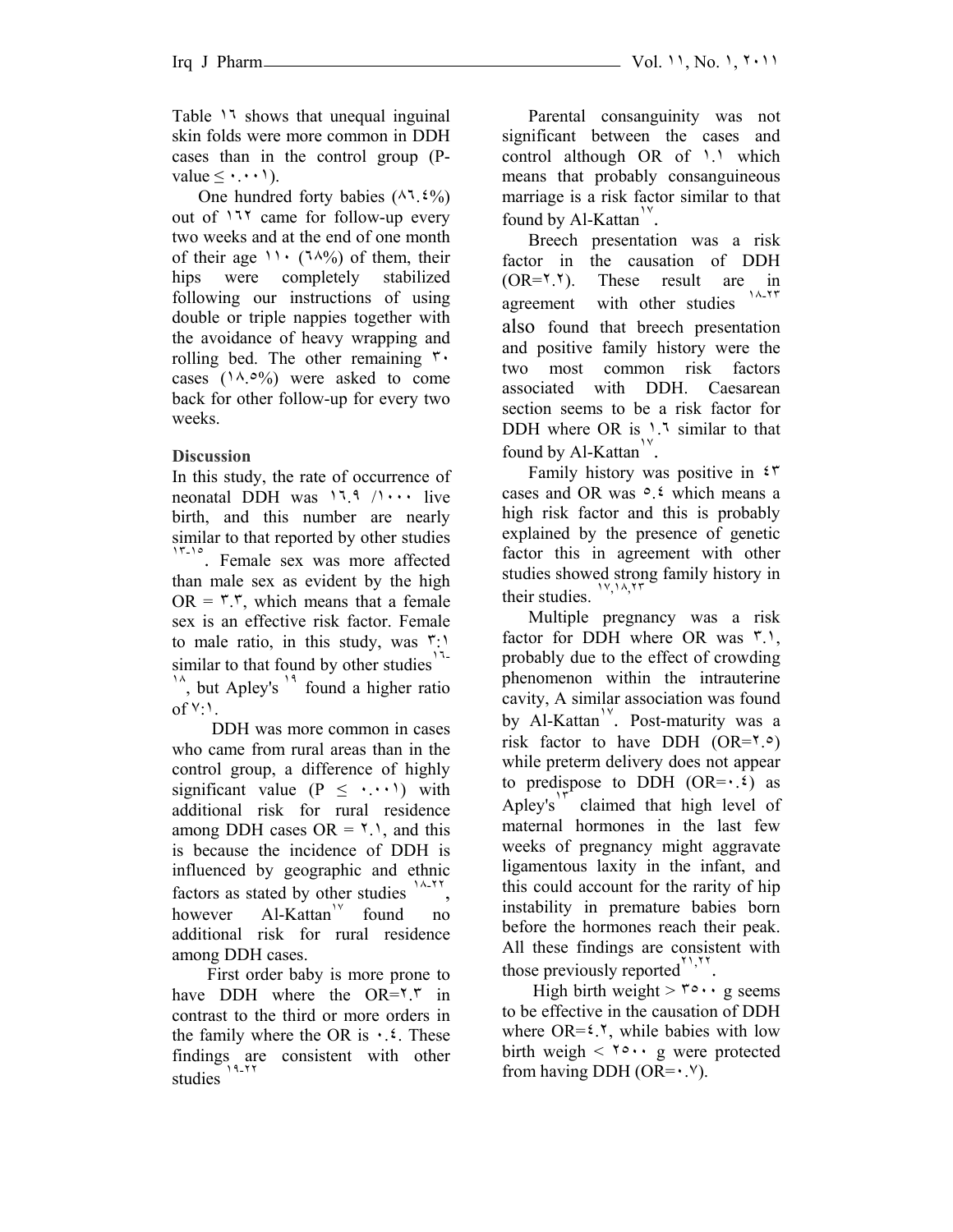This is similar to the study done by Bower et al<sup>\*\*</sup> who supported the hypothesis of intrauterine constriction as a cause of neonatal DDH. Also Beaty<sup>1</sup> reported a low incidence of DDH in babies with low birth weight which was probably due to their premature delivery excluding them from the joint relaxing effects of maternal hormones in the last few weeks of pregnancy.

The presence of associated congenital anomalies was more common in DDH cases than in the control group where the OR was  $\lambda$ . which means an increase risk of DDH among cases with associated anomalies. Beaty  $\sum_{n=1}^{\infty}$  found a strong association between DDH and other musculoskeletal anomalies such as congenital torticollis, metatarsus adductus and talipes calcaneovalgus, but Al-Kattan<sup> $1\degree$ </sup> found no significant association between DDH and other anomalies.

Ortolani test was positive in ٤٠% of patients and Barlow's test positive in  $\forall$ 1.7% of them, this is in agreement with other workers<sup>1</sup>.

Left-sided and bilateral hip involvement were found in  $\mathfrak{c}$ .  $\mathfrak{c}$ % and ٣٦.٤% of patients respectively, and right hip involvement in ٢٢.٢% of patients, similar to that reported by other studies<sup> $\sum_{n=1}^{\infty}$ </sup>. On the other hand Bower  $C<sub>1</sub><sup>17</sup>$  found that bilateral involvement was twice as common in the neonatal cases and left hip involvement more than right hip involvement in the post-neonatal cases.

Unequal skin thigh creases  $(5.8)$  were more common in the cases than in the control group  $(11.1\%)$ , a difference of a highly significant value  $(P \leq \cdot \cdot \cdot)$ . Asymmetry of the skin folds is a common clinical finding of  $DDH^{\prime\prime}$ .

Unequal inguinal folds was found in ٣٢.٨% of the cases compared to 9.7% of the control group (P value  $\leq$  $\cdots$ ). Beaty,  $\cdots$  noticed that most of his DDH patients had abnormal inguinal folds and recommended that inguinal fold assessment is useful in screening methods and suggested that babies with asymmetrical inguinal folds need further evaluation.

One hundred ten babies (٦٨%) had clinical stabilization of the hip joint at the age of four weeks, and this is consistent with other results<sup> $12$ </sup>.

# **Conclusions**

Developmental dysplasia of the hip is still a major problem among newborn babies causing a lot of morbidity to them. Female sex, rural residence, first born baby, parental consanguinity, breech presentation, caesarean section, positive family history, multiple pregnancy, post-mature babies, high birth weight  $(>\nabla \cdot \cdot \cdot g)$  and other associated congenital anomalies are all risk factors for DDH. Left hip dysplasia was more common than bilateral hip dysplasia which was more common than right hip dysplasia.The majority of the babies  $(14\%)$  improved nicely at the age of one month by adoption of double or triple nappies and following our instructions.

**References** 

- ١. Novacheck TF. Common orthopedic problems: Developmental dysplasia of the hip. Pediat. Clin North America.  $1997:57(5)$ : ٨٢٩-٨٤٨.
- ٢. Thompson GH, Scoles PV. Bone and Joint Disorders. In: Nelson Textbook of Pediatrics. Behrman RE, Kliegman RM, Jenson HB. (eds.) ١٦th ed., Philadelphia, WB. Saunders Co.,  $Y \cdot \cdot \cdot Y \cdot \cdot V$ -9.
- ٣. Committee on Quality Improvement, subcommittee on Developmental Dysplasia of the Hip. Clinical practice guideline: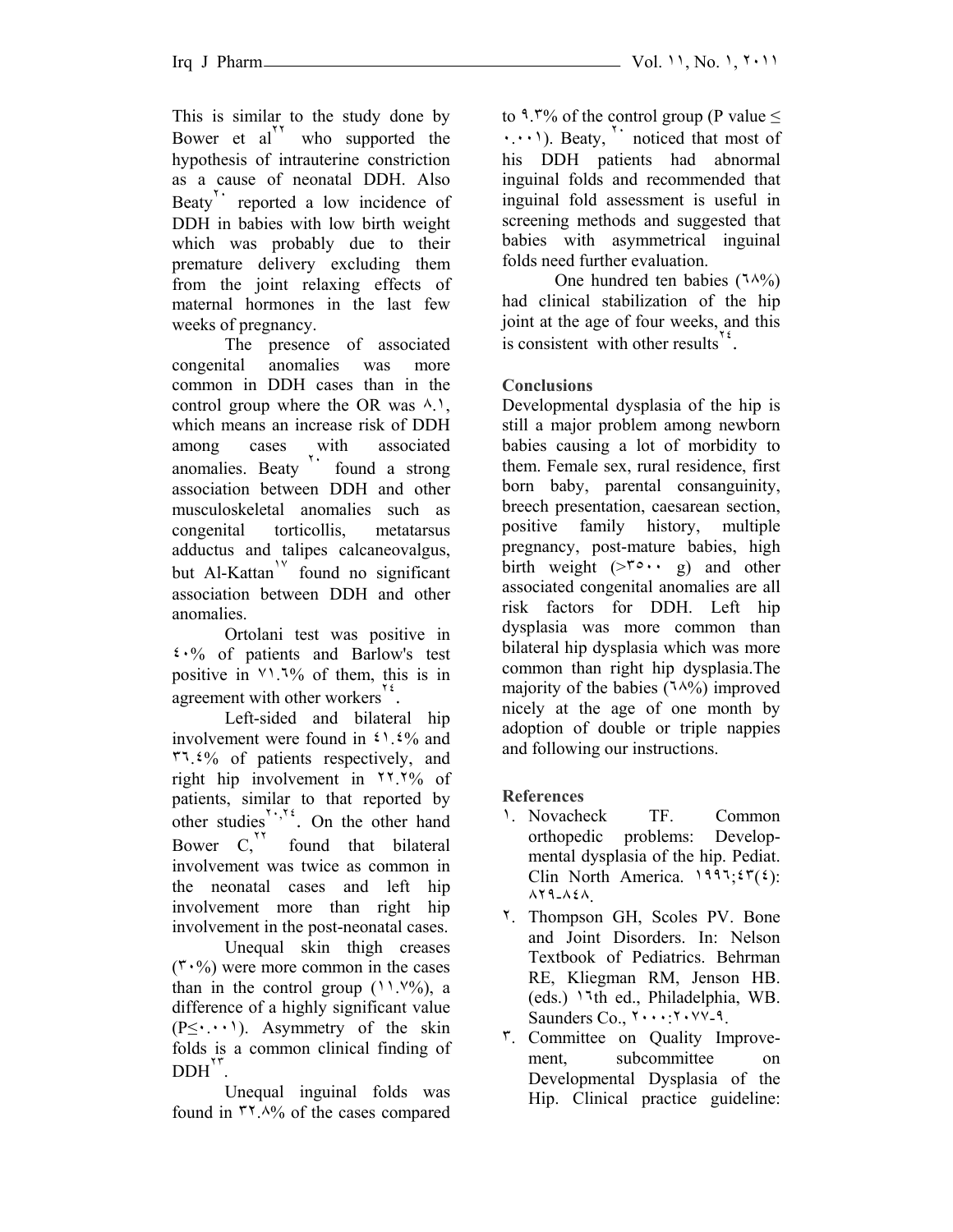early detection of developmental dysplasia of the hip. Pediatrics ٢٠٠٠;١٠٥ (٤ pt ١):٨٩٦-٩٠٥.

- ٤. Linda M, Frederick R. Screening for Developmental Dysplasia of the Hip. American Family Physician. ١٩٩٩ :١-١١.
- ٥. Adams JC. Articular Disorders of the Hip. In: Outline of Orthopedics ٩th ed., Churchill Livingstone, ١٩٨١:٣٢٤-٣٤.
- ٦. Aronsson DD, Goldberg JM, Kling JRTF, et al. Developmental dysplasia of the hip. Pediatrics ١٩٩٤; ٩٤ (٢).
- ٧. Catteral A. The early diagnosis of congenital dislocation of the hip. J Bone Joint Surg ١٩٩٤;٧٦ (٤):٥١٥– ٥١٦.
- ٨. Barr DG, Crofton PM, Goel KM. Disorders of bone, joints and connective tissue. In: Forfar and Arneil's Textbook of pediatrics. Campbell AG, Neil McIntosh  $(eds.)$ ,  $\diamond th$   $ed.,$  Churchill Livingstone, ١٩٩٨:١٥٤٩–١٥٥١.
- ٩. Dezateux C., Godward S. A national survey of screening for congenital dislocation of the hip. Arch Dis Child ١٩٩٦; ٦٤ (٥):٤٤٥- ٨.
- ١٠. Paton RW. Topic for debate, at the crossroads - neonatal detection of developmental dysplasia of the hip. J Bone Joint Surg  $\mathbf{y} \cdots$ ;  $\mathbf{y} \mathbf{z}$  ( $\mathbf{y}$ ): ١٦٢.
- ١١. Kessel L, Boundy U. A colour atlas of clinical orthopaedic, Regional section.Wolf Medical Publications Ltd. UK., ١٩٨٨;١٣٨
- ١٢. Eilert R.E., Georgopoulos G.: Orthopedics. In: Current pediatric diagnosis and treatment. William W. Hay, Anthony R., Myron J., Judith M. (eds.),  $\frac{\delta}{\delta}$ th ed., Asimon and Schuster Company, ١٩٩٩;٦٩٦- ٧.
- ١٣. Danielsson LG. Instability of the hip in neonates, an ethnic and geographical study in ٢٤١٠١

newborn infants in Malmo. J Bone Joint Surg  $\mathbf{y} \cdot \mathbf{y} \cdot \mathbf{y} = \mathbf{B}(\mathbf{x}) \cdot \mathbf{A} \cdot \mathbf{y}$ .

- ١٤. Bialik V, Bialik G.M, Blazers, et al. Developmental dysplasia of the hip: A new approach to incidence. Pediatrics ١٩٩٩;١٠٣(١):٩٣-٩.
- ١٥. Hanson G. Congenital dislocation of the hip joint: Problems in diagnosis and treatment. Current Orthopedics  $19\lambda\lambda$ ;  $11\lambda$ :  $2111$ .
- ١٦. Lopez MJ, Navarro M.S., Martinez E. M. Echographic instability, a new concept in developmental dysplasia of the hip. J Bone Joint Surg ١٩٩٥;٧٧-B: ١٩٩.
- ١٧. Al-Kattan H. Risk factors for Developmental Dysplasia of the Hip. A thesis submitted for Postgraduate study, Mosul University,  $\{\cdot\cdot\}, \cdot\cdot\}$ .
- ١٨. Al-Jumaily MA. The early diagnosis of the congenital dislocation of the hip: (The need for infant screening). A thesis submitted for post graduate study, Baghdad University, ١٩٩٠; -٢١.
- ١٩. Apley's GA. Regional orthopedic's hip. Apley's system of orthopedic and fractures. ٧th ed., Butter Worth - Heinemann, UK., ١٩٩٣: -٤٣٠.
- ٢٠. Beaty JH. Congenital and developmental anomalies of hip and pelvis. In: Canale ST., Campbells Operative Surgery. ٩th ed., Mosby - Year Book, St. Louis, USA, ١٩٩٨: ١٠٢١-١٠٢٢.
- ٢١. Chan A, Mc Caul KA, Cundy PJ, et al. Perinatal risk factors for developmental dysplasia of the hip. Archives for Disease in childhood ١٩٩٧; ٧٦ (٢):F٩٤–F١٠٠.
- ٢٢. Bower C, Stanley FJ, Krickfer A. Congenital dislocation of the hip in Western Australia, a comparison of neonatally and postneonatally diagnosed cases. Clin Orthop Rel.  $Res$   $19AY.772.7222$ .
- ٢٣. Omeroglu H, Koparal S. The role of clinical examination and risk